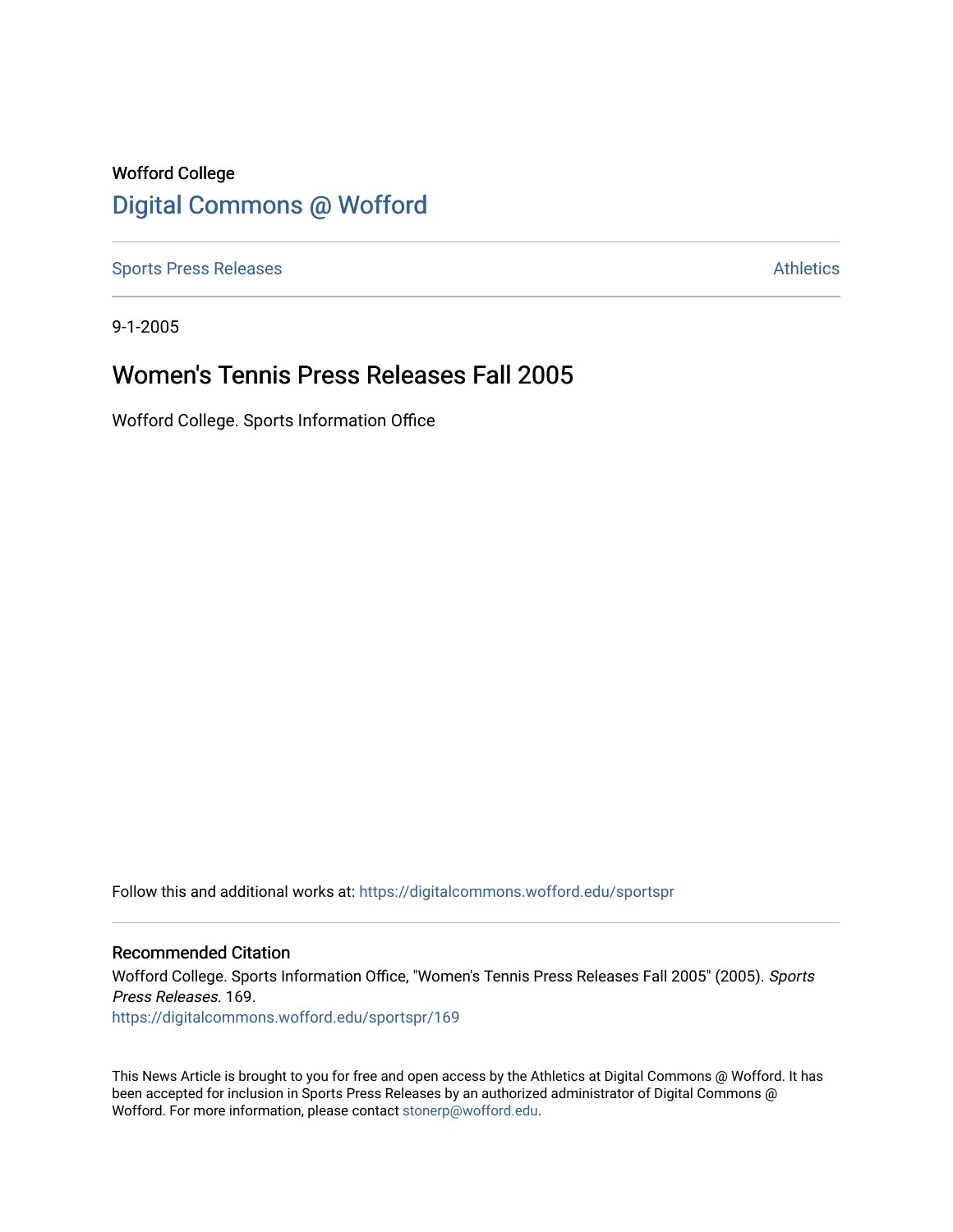**From: Woods, Travis J.** WoodsTJ@Wofford.Edu

**Subject:** Eleven home matches highlight 2006 Terrier women's tennis slate

**Date:** September 21, 2005 at 10:34 AM

**To:** Woods, Travis J. WoodsTJ@Wofford.Edu

#### **Eleven home matches highlight 2006 Terrier women's tennis slate September 21, 2005**

Eleven home matches, including four in Southern Conference action, and an April trip to California highlight the 2006 Wofford women's tennis schedule.

"This year's schedule will be challenging," said head coach Rod Ray. "Our philosophy has always been to schedule matches that make us better and never to schedule wins. In the long run, this is best for the program and once again we have taken this road. Our tough schedule places some urgency on the fall training. So far, our young team has been up to the challenge. This could be the most enthusiastic team we have ever had.

"The 2005-2006 year should be an exciting one for Wofford women's tennis. To date, the team is off to a great start. I am really pleased with the quality of the people on this team. They are considerate, hard working, loyal and competitive. When a team has individuals with these qualities it is much easier for good things to happen."

The Terriers open the campaign with a pair of matches in Florida, starting Jan. 21 at Stetson. The next day Wofford will face Embry-Riddle.

Wofford will return home Feb. 4 for a pair of contests to open play at the Reeves Tennis Center. The Terriers will face East Carolina in the morning before battling Georgia State in the afternoon.

Beginning Feb. 11, Wofford will welcome three-straight nonconference opponents to Spartanburg before hitting the road for four consecutive contests. Highlighting the road trip will be a Feb. 25 match at UNC Greensboro to open league action and a March 5 meeting with ACC foe Virginia Tech for the second-straight season.

A March 12 home date with Northern Colorado will be the first matchup between the two schools. The remaining six matches in March are versus SoCon opponents.

Following an April 1 home tilt with Campbell, the Terriers will travel across country for a pair of contests in California. Wofford will open the trip with an April 4 date at Azusa Pacific and then face Cal State-Northridge the following day. The Terriers close their home schedule April 8 against College of Charleston and the regular-season ledger April 11 at Davidson.

The Southern Conference Tournament will return to Charleston, S.C., April 20-23. 2006 Wofford Women's Tennis Spring Schedule:

Jan. 21--at Stetson--11 a.m.

Jan. 22--at Embry-Riddle--10:30 a.m.

Feb. 4--East Carolina--10 a.m.

Feb. 4--Georgia State--3 p.m.

Feb. 8--at Gardner-Webb--2:30 p.m.

Feb. 11--Mercer--2 p.m.

Feb. 17--High Point--1 p.m.

Feb. 18--Charlotte--Noon

Feb. 25--at UNC Greensboro\*--Noon March 4--vs. Radford^--3 p.m.

March 5--at Virginia Tech--11 a.m.

March 8--at Winthrop--2:30 p.m.

March 12--Northern Colorado--1 p.m.

March 18--at Chattanooga\*--11 a.m.

March 20--Elon\*--2 p.m.

March 23--at Furman\*--2:30 p.m.

March 25--Appalachian State\*--1 p.m.

March 26--Georgia Southern\*--Noon

March 29--at Western Carolina\*--2:30 p.m.

April 1--Campbell--11 a.m.

April 4--at Azusa Pacific--4:30 p.m.

April 5--at Cal State-Northridge--2 p.m.

April 8--College of Charleston\*--TBA

April 11--at Davidson\*--2 p.m.

April 20-23--Southern Conference Tournament (Charleston, S.C.)--TBA

- Southern Conference match ^ - in Blacksburg, Va.

Home matches played at the Reeves Tennis Center

[All times Eastern](http://www.wofford.edu/athletics)



**Travis Woods** *Assistant Athletic Media Relations Director* **Wofford College**

tel: (864) 597-4092 429 N. Church St. [Spartanburg, SC 29303](http://maps.yahoo.com/py/maps.py?Pyt=Tmap&addr=429+N.+Church+St.&csz=Spartanburg,+SC++29303&country=us)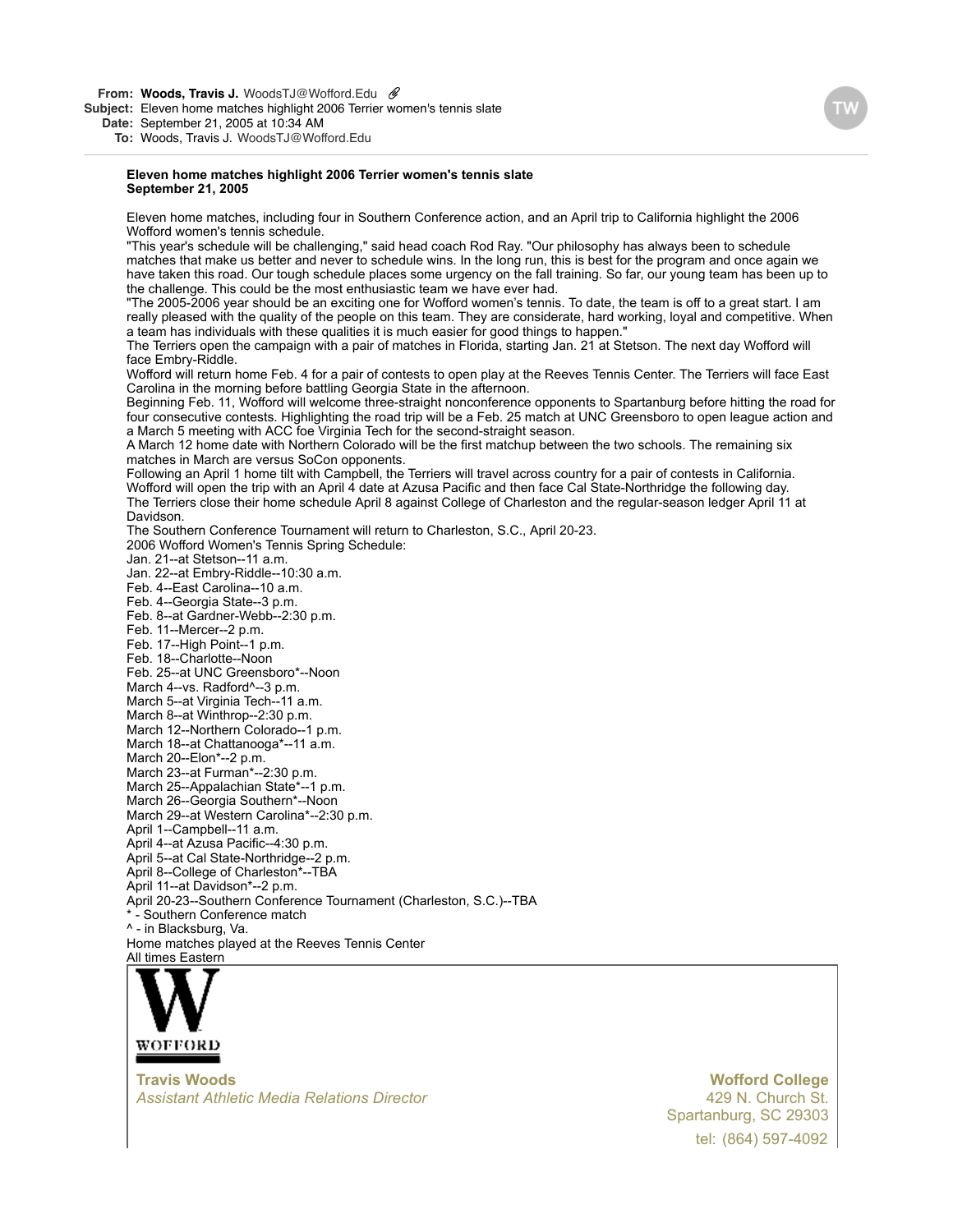**Youth carries Wofford women's tennis on day one September 23, 2005**

The younger members of the squad carried the Wofford women's tennis team on day one of competition at the seasonopening Residence Inn North Wolfpack Invitational in Raleigh, N.C., Friday.

Sophomore Laura Lynn Williams has advanced to the semifinal round of the B1 singles bracket. In the group, she is the No. 1 seed and earned a bye in the opening round. In the quarterfinals, she rallied for a 3-6, 6-4, 6-2 win against Armstrong Atlantic's Johanna Dahlback. She will face host N.C. State's Alejandra Guerra in the semis Saturday at 1:30 p.m. Classmate Adriane Hodges, the No. 4 seed in the C1 singles flight, also advanced to the semifinals Saturday with a pair of victories Friday. In the opening round, she topped East Carolina's Alex Smith, 7-6 (9-7), 6-4, then garnered a 2-6, 7-5, 7-5 decision versus Whitney Butcher of SoCon foe Elon. Saturday, Hodges will face Yana Stoeva of Charlotte at 1:15 p.m. In the A3 singles bracket, freshman Cayley Wetzig posted her first collegiate victory in her first collegiate match with a come-from-behind 4-6, 6-0, 6-3 decision over No. 1 seed Elena Besedova of Hampton. Wetzig is set to face Jennifer Tucci of Elon at 1:45 p.m. Saturday in the semifinals.

Fellow freshman, Ashley Page, opened her collegiate career also with a win in the B2 singles bracket, as she posted a 4-6, 6-2, 7-5 triumph against James Madison's Anna Khoor. In her second match of the day, Page fell to N.C. State's Neils Barringer, 6-0, 6-0. Page will have Saturday off from singles play before resuming Sunday at 10:15 a.m. versus Kelly Tohman of High Point. In the final set against Khoor, Page trailed 40-love at 5-1 with Khoor serving before mounting the enormous comeback to claim the victory.

In other Terrier singles action, senior Ellen Rogers dropped a hard-fought three-set match to East Tennessee State's Elena Volobeuva, 2-6, 6-4, 6-3. Rogers will face Suzanne Celensu of High Pointat 11:45 a.m. Saturday in the A1 singles flight. Classmate Tara Hartness advanced with a win in the B2 singles flight over Coastal Carolina's Sofie Ahlburg before dropping a three-set contest to No. 3 seed Luiza Borges of East Carolina, 3-6, 6-0, 7-5.

Sophomore Lauren Prickett, after earning a bye in the opening round of the C2 singles flight, fell 6-0, 6-1 to High Point's Jody Wicks. She now will face Coastal Carolina's Sarize Coetzee at 11:45 a.m. Sunday.

Freshman Kenzie Rakes also saw her first collegiate action Friday. She fell to ECU's Presley Thomas, 6-2, 6-0 also in the C2 singles bracket. At 1 p.m. Saturday, Rakes will face SoCon opponent Katherine Ptak of Western Carolina. In doubles action, both Wofford pairs lost 8-6 decisions. In the A1 flight, Rogers and Williams were knocked off by East

Carolina's Kirstin Buchanan and Gillie Bailey. The Terrier duo will now face Coastal Carolina's Virginie Dinh and Hayley Rudmen at 9:15 a.m. Saturday.

Hartness and Prickett were defeated by Campbell's Scarlet Alfonso and Nina Surviladze. The tandem will face Coastal's Amy Pazahanick and Petra Jantti in the B1 doubles flight.

The two other Wofford doubles sets earned byes and open their play Saturday. The A2 doubles bracket, freshmen Wetzig and Page square off at 8 a.m. Saturday with Charlotte's Ali Piacente and Kathy Robey.

Hodges and Rakes will battle Armstrong Atlantic's Kristen Kelly and Sofia Haggstrom at 8 a.m. Saturday in the B2 doubles fl[ight.](http://www.wofford.edu/athletics)



**Travis Woods** *Assistant Athletic Media Relations Director*

[WoodsTJ@Wofford.Edu](mailto:WoodsTJ@Wofford.Edu) [www.wofford.edu/athletics](http://www.wofford.edu/athletics)

tel: (864) 597-4092 fax: (864) 597-4129 mobile: (864) 809-8899 **Wofford College** 429 N. Church St. [Spartanburg, SC 29303](http://maps.yahoo.com/py/maps.py?Pyt=Tmap&addr=429+N.+Church+St.&csz=Spartanburg,+SC++29303&country=us)

*[Add me to your address book...](https://www.plaxo.com/add_me?u=587393&v0=1169197&k0=50622497) [Want a signature like this?](http://www.plaxo.com/signature)*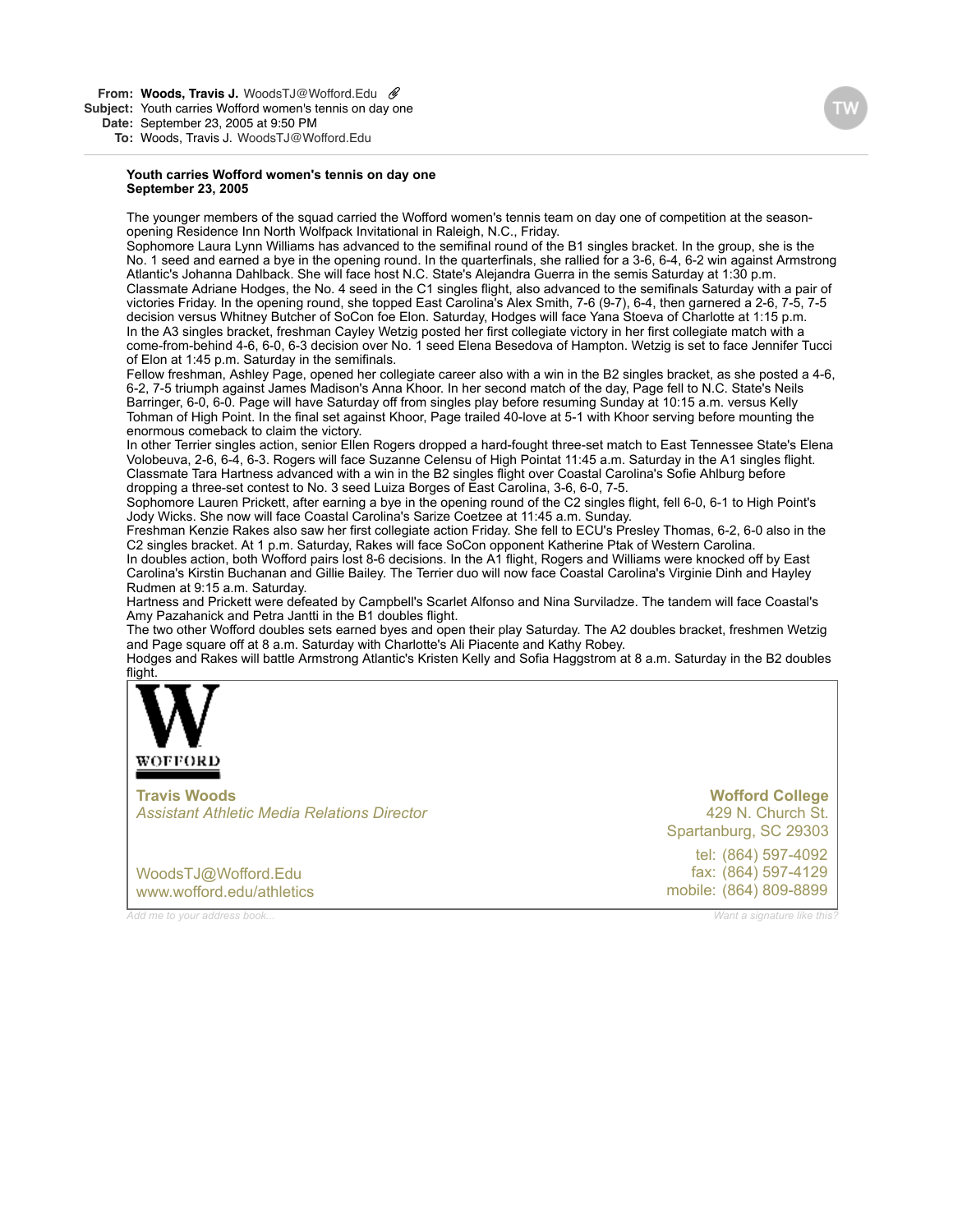**From: Woods, Travis [J.](mailto:J.WoodsTJ@Wofford.Edu)** [WoodsTJ@Wofford.Edu](mailto:J.WoodsTJ@Wofford.Edu)

**Subject:** Women's tennis continues play at fall opener in Raleigh

**Date:** September 24, 2005 at 9:08 PM

**To:** Woods, Travis [J.](mailto:J.WoodsTJ@Wofford.Edu) [WoodsTJ@Wofford.Edu](mailto:J.WoodsTJ@Wofford.Edu)

#### **Women's tennis continues play at fall opener in Raleigh September 24, 2005**

The Wofford women's tennis team continued its competition Saturday at the fall opener, the Residence Inn North Wolfpack Invitational in Raleigh, N.C., with a pair of victories in singles and two wins in doubles action.

Earning a singles triumph was senior Ellen Rogers. She knocked off High Point's Suzanne Celensu, 5-7, 7-5, 10-4, before falling in the next round to Liberty's Jonita Randolph, 4-6, 7-6 (3), 10-8 in the A1 bracket.

The other Terrier singles victory came in the C2 flight when freshman Kenzie Rakes won by default over Cha Young of Hampton

Fellow rookie Cayley Wetzig lost 6-3, 6-3, in her lone match of the day to Elon's Jennifer Tucci in the A3 bracket. Wetzig will face Mary Napier of James Madison at 9:45 a.m. Sunday.

In the B1 singles flight, sophomore Laura Lynn Williams was not in action Saturday but resumes play at 9:45 a.m. versus Charlotte's Ali Pincente.

Freshman Ashley Page and senior Tara Hartness also will resume their singles action Sunday in the B2 flight. Page will face Kelly Tohman, while Hartness will battle Iris Schabetsberger in a pair of 10:15 a.m. matches versus High Point. Sophomore Adriane Hodges dropped a 6-2, 6-1 decision in her lone match of the day to Yana Stoeva of Charlotte in the C1 flight.

Competing with Rakes in the C2 bracket is sophomore Lauren Prickett. She will resume play at 11:45 a.m. Sunday against N.C. State's Allison Barry.

In doubles action, Rogers and Williams earned a victory against Coastal Carolina's Virginie Dinh and Hayley Rudman before falling to Auburn's Ashley Cowart and Alex Haney in their next contest of the A1 doubles bracket.

Freshmen Wetzig and Page advanced past Charlotte's Pincente and Kathy Robey in the A2 flight before losing 8-0 to the 49ers' Michelle Alexander and Ashleigh Murray in the semifinal round.

In the B1 flight, Hartness and Prickett lost to Amy Pazahanick and Petra Jantti of Coastal Carolina. The Wofford pair will face Elena Besedova and Thompson of Hampton at 8:30 a.m. Sunday.

In the B2 bracket, Hodges and Rakes lost, 8-1, to Armstrong Atlantic's Kristen Kelly and Sofia Haggstrom. The tandem then dropped an 8-4 decision to Logan Beam and Zandy Overcash of East Carolina.

T[he season-ope](http://www.wofford.edu/athletics)ning tournament will conclude Sunday.



**Travis Woods** *Assistant Athletic Media Relations Director* **Wofford College**

tel: (864) 597-4092 fax: (864) 597-4129 mobile: (864) 809-8899

429 N. Church St. [Spartanburg, SC 29303](http://maps.yahoo.com/py/maps.py?Pyt=Tmap&addr=429+N.+Church+St.&csz=Spartanburg,+SC++29303&country=us)

[WoodsTJ@Wofford.Edu](mailto:WoodsTJ@Wofford.Edu) [www.wofford.edu/athletics](http://www.wofford.edu/athletics)

*[Add me to your address book...](https://www.plaxo.com/add_me?u=587393&v0=1169197&k0=50622497) [Want a signature like this?](http://www.plaxo.com/signature)*